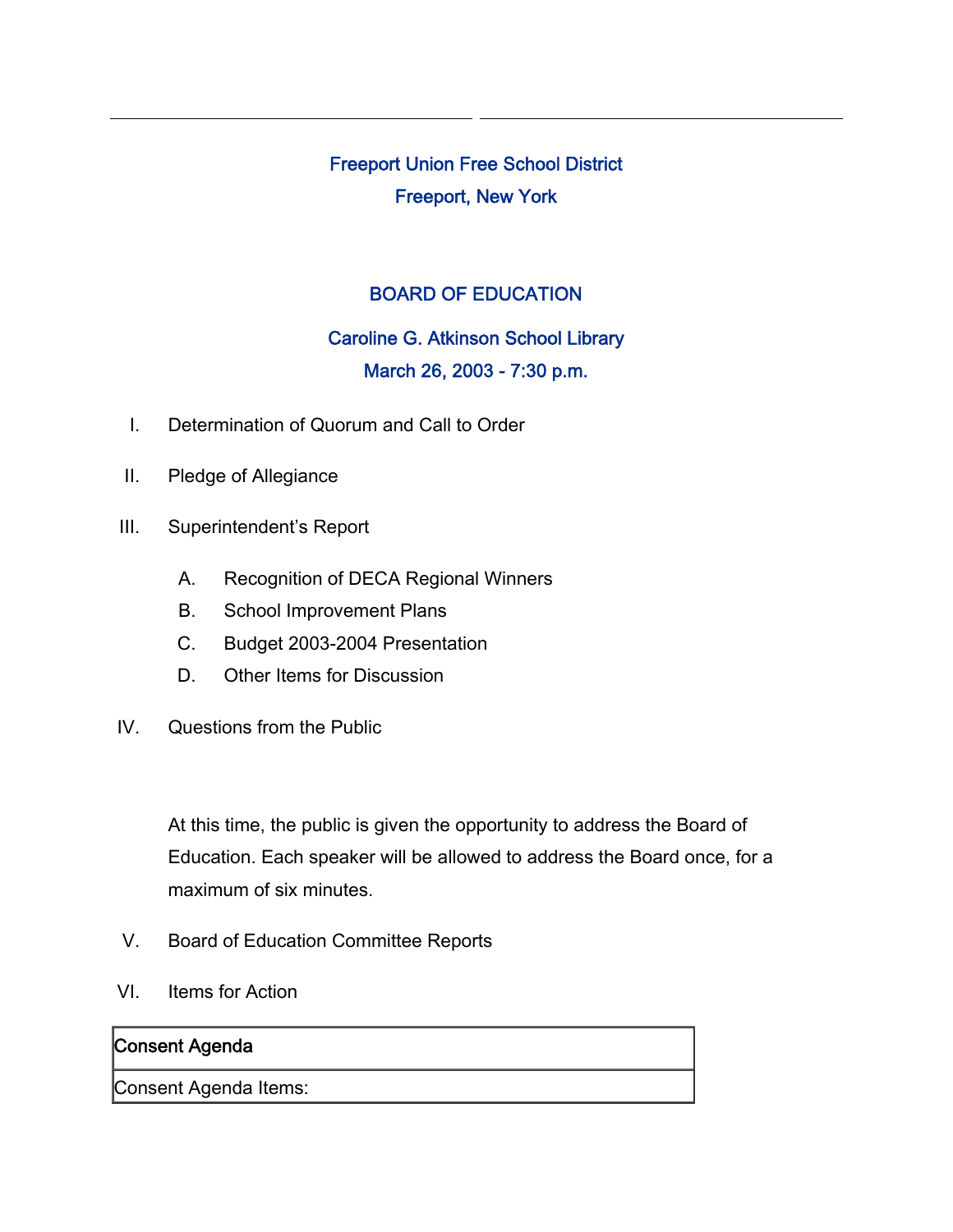BE IT RESOLVED that the Board of Education of the Freeport Union Free School District hereby approves the following items; A; B (1, 2,  $(3, 4, 5, 6, 7)$ ; C and D by consent agreement.

# A. Consent - Approve

Acceptance of the Minutes: February 5, 2003; February 12, 2003; February 26, 2003; March 12, 2003

B. Consent - Approve

### Personnel Action

- 1. Request for Leave of Absence
- 2. Change of Status
- 3. Termination of Staff
- 4. Resignation of Staff
- 5. Retirement of Staff
- 6. Appointment of Staff
- 7. Extra Duty / Co-Curricular and Supervisory Appointments
- C. Consent Approve

## **Education**

- 4. Acceptance of the Minutes on the Committees on Special Education and Preschool Special Education February 3, 2003; February 12, 2003; March 7, 2003; March 11, 2003; March 12, 2003; March 13, 2003; March 14, 2003; March 20, 2003.
- D. Consent Approve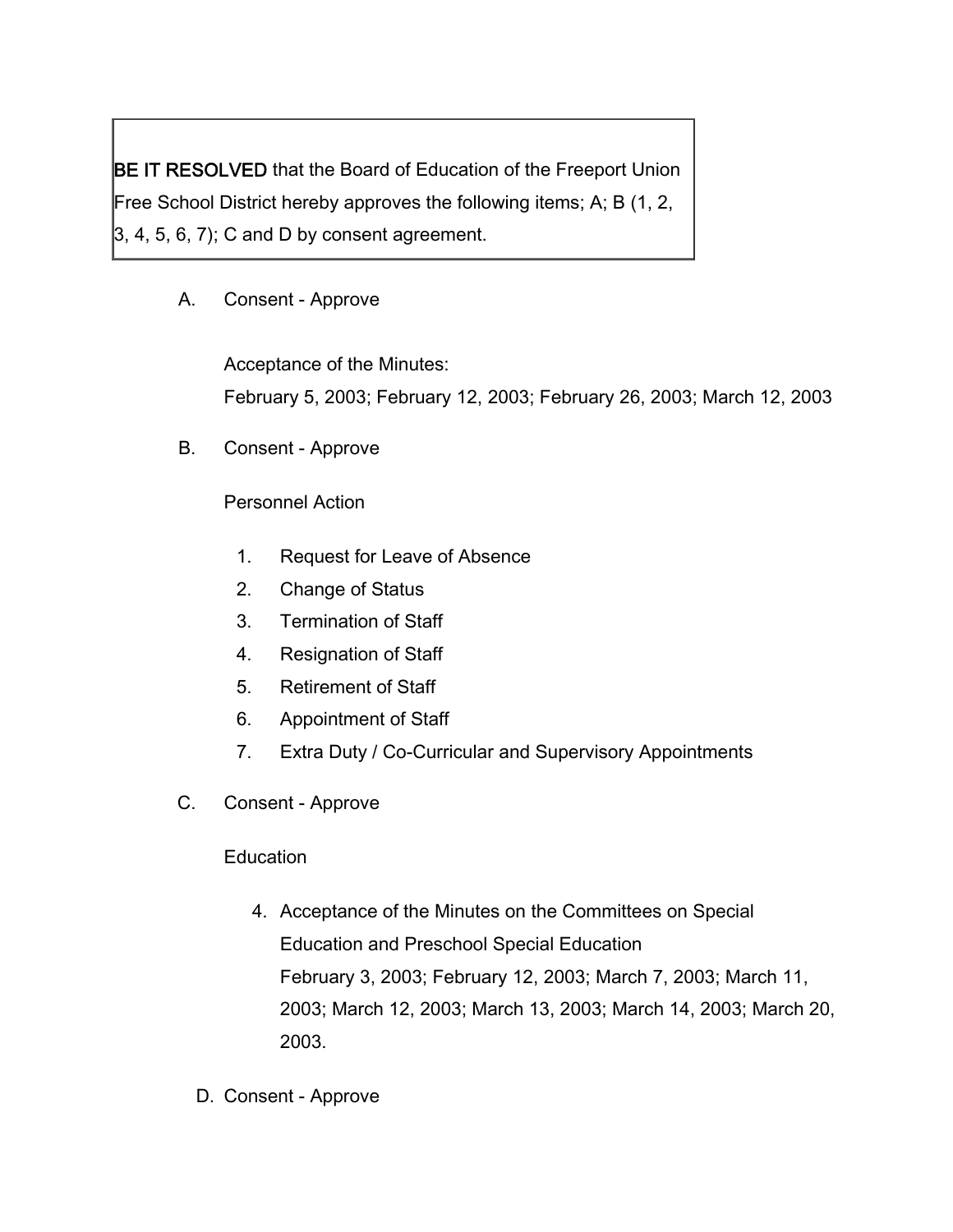#### Finance

- 4. Acceptance of a Bid
- E. Individual Action Items

Personnel Action

5. Granting of Tenure

#### Education Action

6. Memorandum of Agreement with The Association Partnership

Propositions for the Annual Meeting

- 7. Proposition to Increase Number of Trustees
- F. Other Reports to the Board
	- 1. Calendar of Events –March 26, 2003 through April 29, 2003
	- 2. FHS Funds Report February 28, 2003
	- 3. Treasurer's Report January 31, 2003; February 28, 2003
- VIII. Adjournment
	- IX. Next Meeting

Planning/action meeting April 9, 2003 at Caroline G. Atkinson School.

All meetings begin at 7:30 p.m. unless otherwise noted.

Register to vote in School Budget & Trustee elections, school days 8:30 a.m.–3:30 p.m. in the District Clerks Office, or call 867-5209 for information.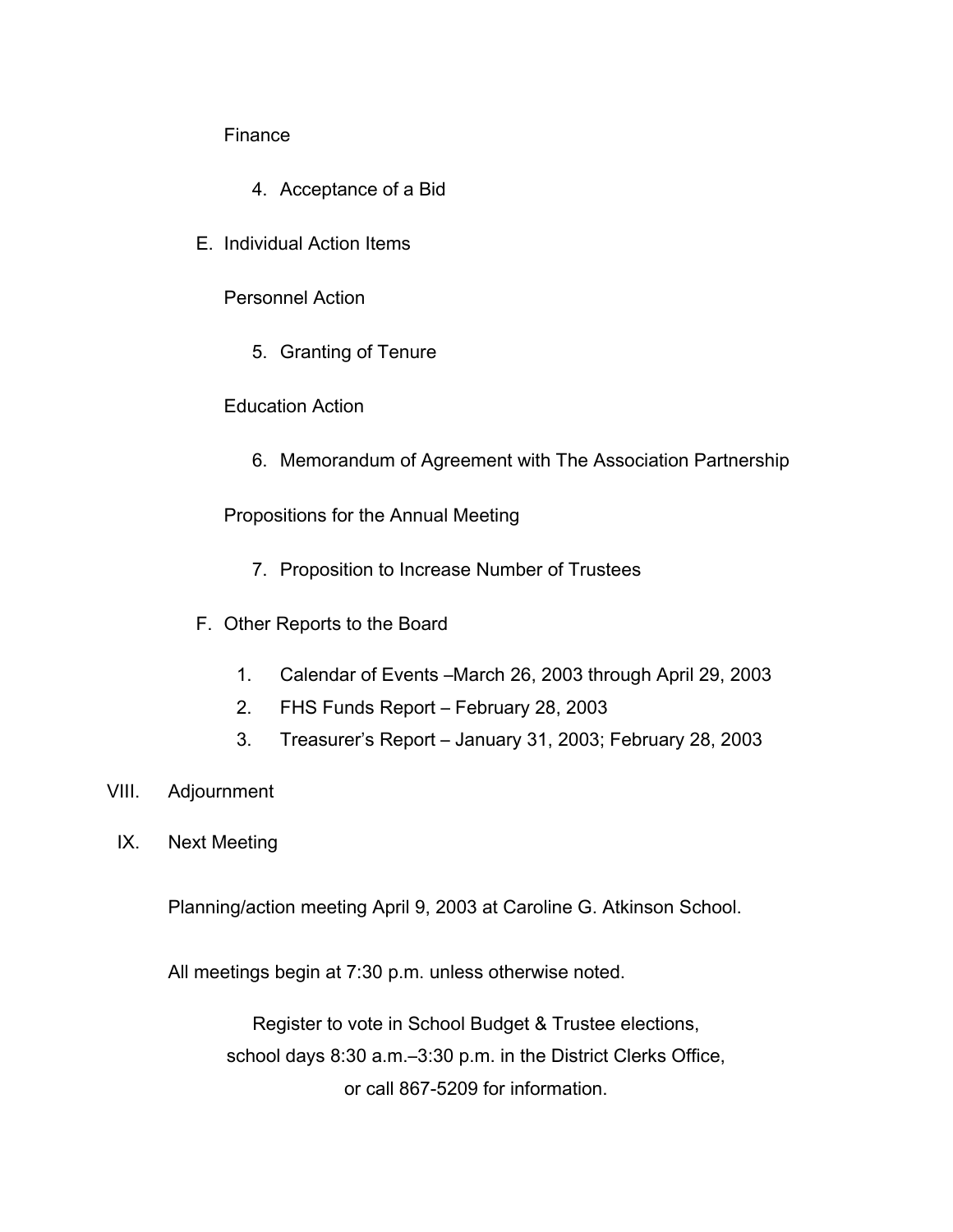| <b>MARCH</b> | 26             | <b>BOE Action Meeting</b>               | 7:30 PM   | <b>ATK</b> |
|--------------|----------------|-----------------------------------------|-----------|------------|
|              | 27             | <b>FHS PTA Meeting</b>                  | 8:00 PM   | <b>FHS</b> |
|              |                | <b>FHS Science Expo</b>                 | 7:00 PM   | <b>FHS</b> |
|              | 28             | <b>FHS Musical "Oh What A Beautiful</b> | 8:00 PM   | <b>FHS</b> |
|              |                | Evening"                                |           |            |
|              | 29             | <b>FHS Musical "Oh What A Beautiful</b> | 8:00 PM   | <b>FHS</b> |
|              |                | Evening"                                |           |            |
|              |                | <b>Early Registration For SPACE</b>     |           |            |
| <b>APRIL</b> | 2              | Columbus PTA Slate, Vote &              | 7:00 PM   | <b>COL</b> |
|              |                | <b>Volunteer Appreciation</b>           |           |            |
|              | 3              | Giblyn PARP Wingo Night                 | 7:00 PM   | <b>GIB</b> |
|              | 5              | <b>Spring SPACE Begins</b>              |           |            |
|              | 6              | DAYLIGHT SAVINGS TIME BEGINS            |           |            |
|              | $\overline{7}$ | Giblyn PARP PJ Story Night              | 7:00 PM   | <b>GIB</b> |
|              | 8              | Sports Boosters Meeting 7:30 PM         |           |            |
|              |                | Atkinson PTA Slate, Vote & Volunteer    |           |            |
|              |                | Appreciation                            | 7:30 PM   | <b>ATK</b> |
|              |                | New Visions PTA Slate, Vote &           |           |            |
|              | 10             | <b>Volunteer Appreciation</b>           | <b>NV</b> |            |
|              | 12             | <b>Columbus Parent Fun Night</b>        |           | COL        |
|              |                | FHS PTA Scholarship Dinner Dance        |           | <b>FHS</b> |
|              | 14             | <b>Elementary Report Cards</b>          |           |            |
|              |                | <b>PTA Council Proposed Budget</b>      |           |            |
|              |                | Presentation                            | 7:30 PM   | COL        |
|              | 15             | <b>BOE Budget Workshop</b>              | 7:30 PM   | <b>ATK</b> |
|              |                | Archer PTA Slate, Vote & Volunteer      |           | <b>ARC</b> |

Calendar of Events March 26, 2003 through April 29, 2003